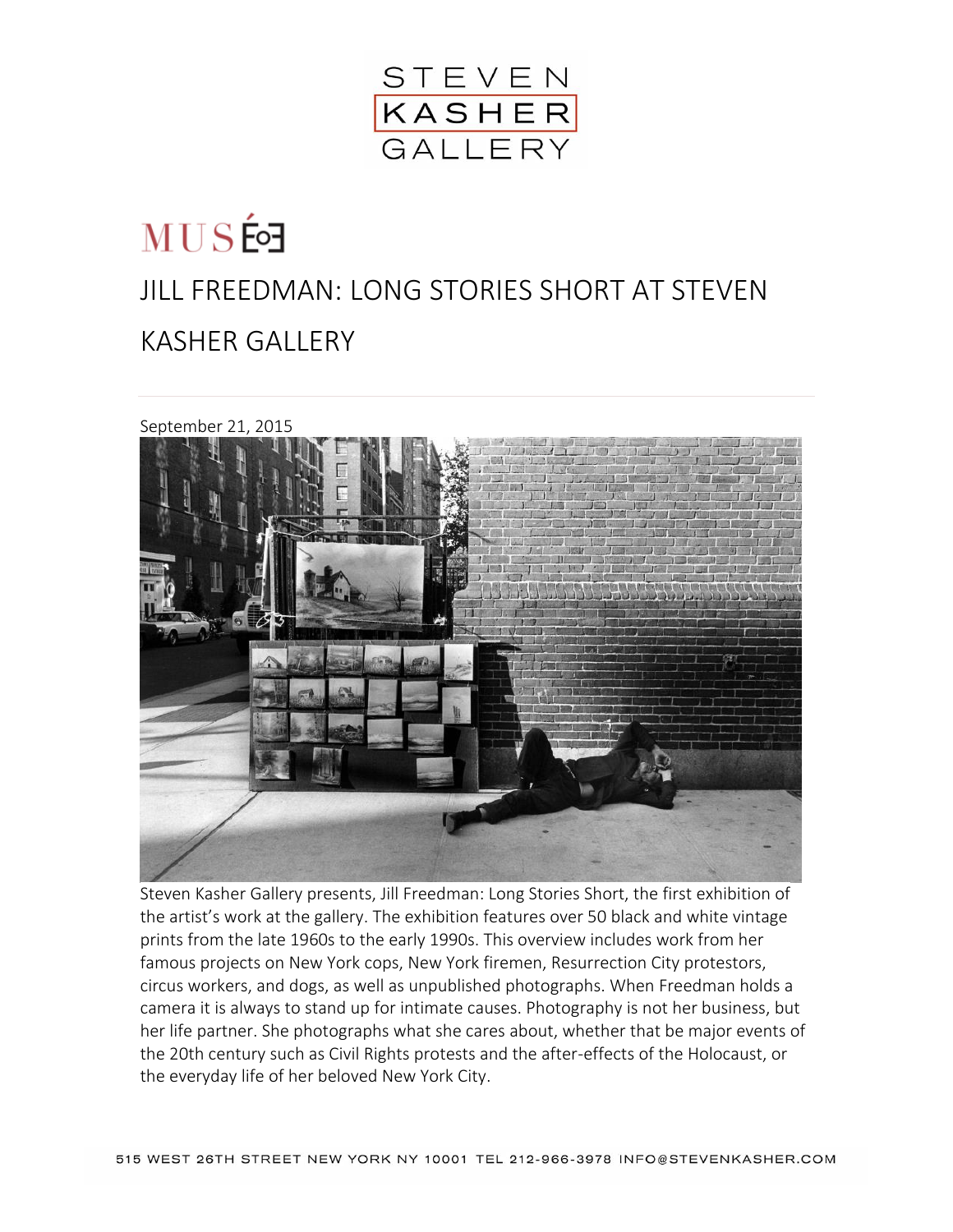

Described by art critic A.D. Coleman as "one of the great unsung documentary photographers of her generation", Jill Freedman has captured over the past 40 years the joys and tragedies of ordinary life. In 1975-81, executing what would become some of her most iconic work, Freedman followed the firemen of Harlem and the South Bronx with her camera in hand, after which she transitioned to photographing New York City policemen in the Lower East Side and Times Square. Without a doubt Freedman's heart belongs to New York City, her chosen home since arriving here at age 25. "Coming to New York is always a way of getting away from your own life," she confesses. In New York she exposes her lens to the heroism, athleticism and drudgery of our civil servants. She also scrutinizes the sex, violence, squalor and cheeky humor scattered through our city. She portrays the citizens of New York with great affection, but also with feelings of amusement, disgruntlement, anger, sorrow, even despair. She is a photographer of tremendous emotional range.



Jill Freedman is a self-made photographer. Born in 1939 in Pittsburgh, Freedman studied sociology and anthropology before arriving in Greenwich Village in 1964. Starting her career as a singer in nightclubs, she picked up a camera on a whim which led to a career as a full-time photographer. She never studied photography formally, but took as mentors W. Eugene Smith, Andre Kertesz, Dorothea Lange and Henri Cartier-Bresson. She has rarely photographed on commission, preferring to set her own assignments,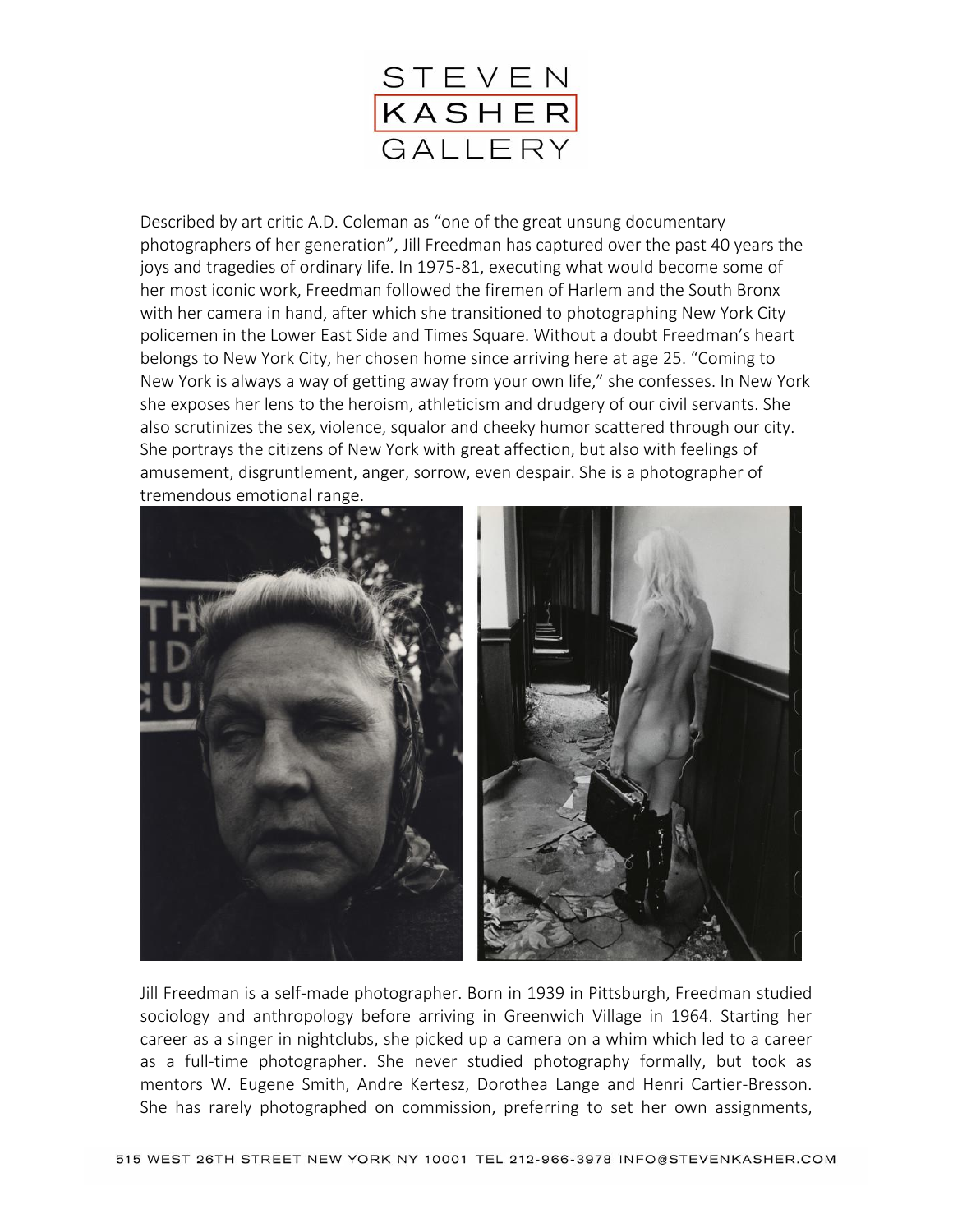

usually book-length projects. Freedman can be compared to one of the most iconic photographers of New York, Weegee, with whom she shares the same tastes for the margins and for night life, and the same love for all classes of New Yorkers.



In May 1968, she participated in the Poor People's Campaign in Washington D.C., during which she started photographing Resurrection City, built by the protestors on the Washington Mall. She published her first book, documenting those events, in 1971. Seven books of the artist's work have been published to date, each linked to a specific series: Old News: Resurrection City (Grossman, 1971); Circus Days (Harmony, 1975); Firehouse (Doubleday, 1977); Street Cops (Harper & Row, 1982); A Time That Was: Irish Moments (Friendly Press, 1987); Jill's Dogs (Pomegranate Art Books, 1993); Ireland Ever (Harry Abrams, 2004). Freedman is currently working on an eighth book, a 30-year project featuring photographs of New York, tentatively titled Madhattan. This exhibition will present works from all eight of her book projects.

Jill Freedman's photographs are held in the permanent collections of major art institutions including the Museum of Modern Art, New York; the International Center of Photography, New York; the New York Public Library; the Jewish Museum, New York; the George Eastman House, Rochester; the Smithsonian American Art Museum, Washington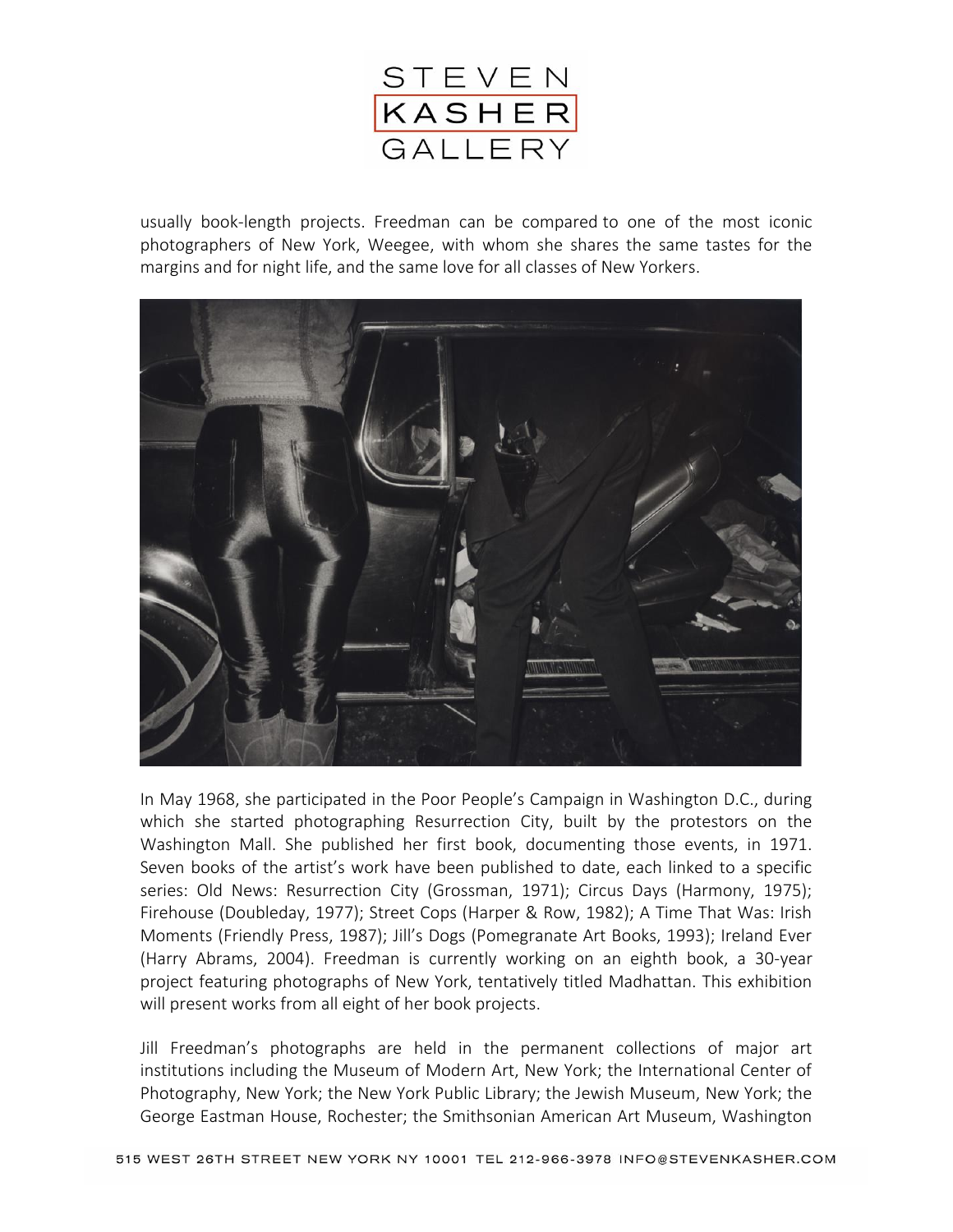

D.C.; the Museum of Fine Arts, Houston and the Bibliotheque Nationale de France. She has had solo exhibitions at numerous American museums, including the International Center of Photography, New York; the Museum of Contemporary Photography, Chicago; the George Eastman House and twice at the Photographers' Gallery, London. She has been the recipient of numerous awards, including two grants from the National Endowment for the Arts, an Alicia Patterson Foundation Fellowship and was granted an Honorary Fellowship of the Royal Photographic Society, London in 2001.

Jill Freedman: Long Stories Short is the debut exhibition curated by new gallery director Anais Feyeux. Feyeux was previously Assistant Curator at the Musée National d'Art Moderne Centre Georges Pompidou. She is the Co-Founder and former President of the Association for Photographic Research (ARIP) based in Paris and has published more than 40 articles on the history of modern and contemporary photography. This exhibition was curated with the assistance of Ayse Erduran.



Jill Freedman: Long Stories Short will be on view September 17th – October 24th, 2015. Steven Kasher Gallery is located at 515 W. 26th St., New York, NY 10001. Gallery hours are Tuesday through Saturday, 10 AM to 6 PM. For more information about the